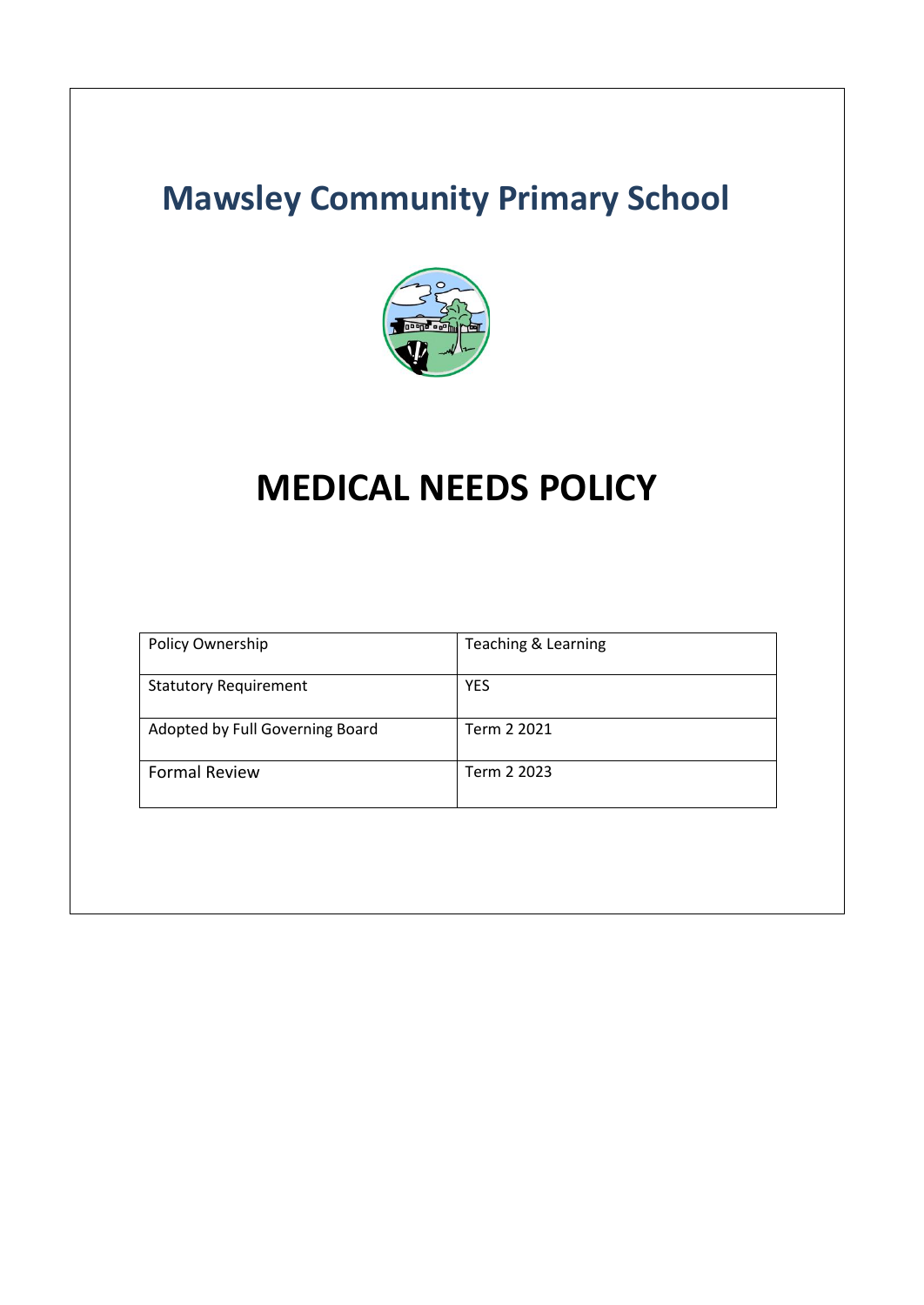#### **MAWSLEY COMMUNITY PRIMARY SCHOOL**

### **Policy for the Education of Children with Medical Needs**

(This policy should be read in conjunction with the Mawsley C.P School Policy for

SEN and Inclusion Policy, Children Who Cannot Attend School Policy and

Accessibility Plan)

**At Mawsley C.P School we are committed to providing pupils with access to education whatever their medical needs or individual circumstances. We believe that all pupils should have access to as much education as their particular medical condition allows so that they maintain the momentum of their learning whether they are attending school or going through periods of treatment and recuperation.**

#### **Definition of Medical Needs**

For the purpose of this policy, pupils with medical needs are:

- children with **chronic orshort term medical conditions** involving specific treatments or forms of supervision during the course of the school day, or
- **sick children**, including those who are physically ill or injured or are recovering from medical interventions, or
- children with **mental health problems**.

#### **Named people**

The members of staff responsible for ensuring that pupils with medical needs have proper access to education is **Andrea Cox, Special Educational Needs Coordinator** (SENCo), **Tracey Smith (Learning Support Assistant)**. They will be the people with whom parents/carers will discuss particular arrangements to be made in connection with the medical needs of a pupil. It will be their responsibility to pass on information to the relevant members of staff in conjunction with Joanne Beattie, School Administrator.

# **Partnership with Parents/Carers and Pupils**

- Parents hold key information and knowledge and have a **crucial role** to play. Both parents and pupils will be involved in the process of making decisions.
- Parents are asked to keep the school informed about any **changesin the treatment** their children are receiving, including changes in medication.
- Parents will be kept **informed** about arrangements in school and about contacts made with outside agencies.
- Parents and pupils will be **consulted** before any home tuition begins.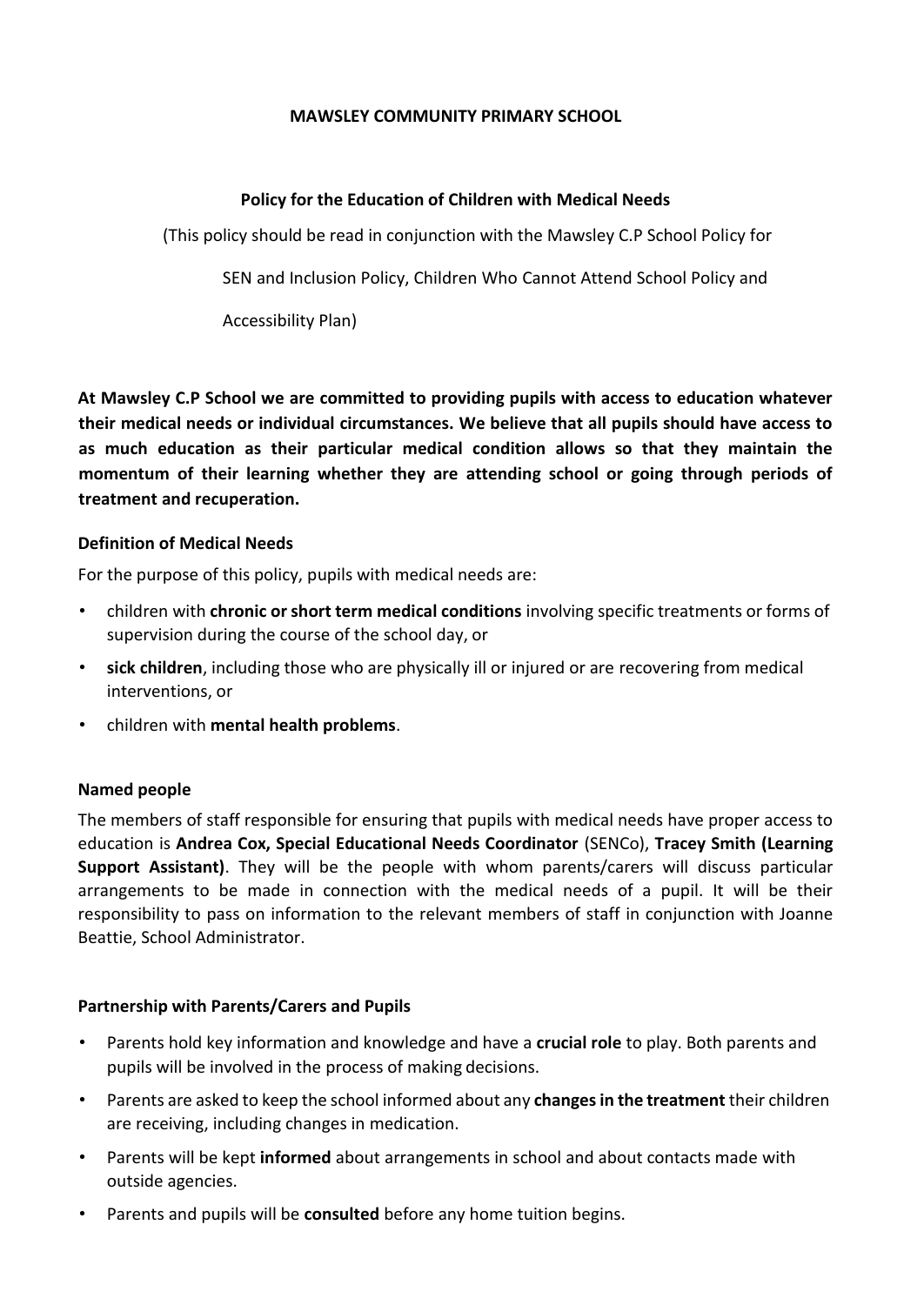#### **Absence as a result of a medical condition**

- In cases where pupils are absent for periods **less than 15 working days**, parents will follow the normal arrangements for informing\* the school. If the length of the period of absence can be anticipated, then it may be appropriate for the school to provide the pupil with a pack of work to do at home.
- Where an absence **exceeds 15 working days**, Mawsley School will follow the referral procedures set down by their Local Authority, documented in their policy statement, and consider a referral to **Hospital and Outreach Education** (HOE). Parents will need to provide the school with a letter from medical Consultant containing details of the medical condition or intervention and information about the estimated period of absence.
- If a pupil is to be admitted to **hospital for a period longer than 5 working days**, then the SENCo will contact HOE directly or via the teaching provision at Kettering or Northampton General Hospital as appropriate and will consult with staff there about ensuring continuity of education.

# **Arrangements for access to education in the case of long-term absence**

- It is essential that **Parents/Carers inform the school** at the earliest opportunity if it is anticipated that an absence will be long-term (exceeding 15 working days).
- When an absence of more than 15 working days can be predicted, arrangements for continuing the pupil's education will be made by the SENCo. After speaking to the parents, she will **contact HOE**. She will then send on documentation that will inform staff about the pupil's needs, enabling them to plan appropriate provision. Information sent will generally include:
	- $\triangleright$  curriculum targets
	- $\triangleright$  a current Individual Education Plan (IEP) and/or personal education plan, if the pupil has either of these already in place.
	- $\triangleright$  extracts from the latest Annual Review (pupils with EHCPs only).
- The school, with the parent's cooperation, will **maintain contact with pupils** unable to attend. It may be appropriate for email to be used and if special events are taking place at school it may be possible for a video to be made and a copy sent to the hospital or home. In certain instances a child's classteacher may be able to send material to the education provider that will help to keep the absent pupil up to date with topics being covered in class.
- The school will continue to **monitor the progress of pupils** unable to attend. This will be done through discussion with teachers working with the child out of school and by examining work samples (where appropriate). In cases of extended absence the SENCo will arrange for a review to be held, attended by the pupil's parents, the education provider and the classteacher.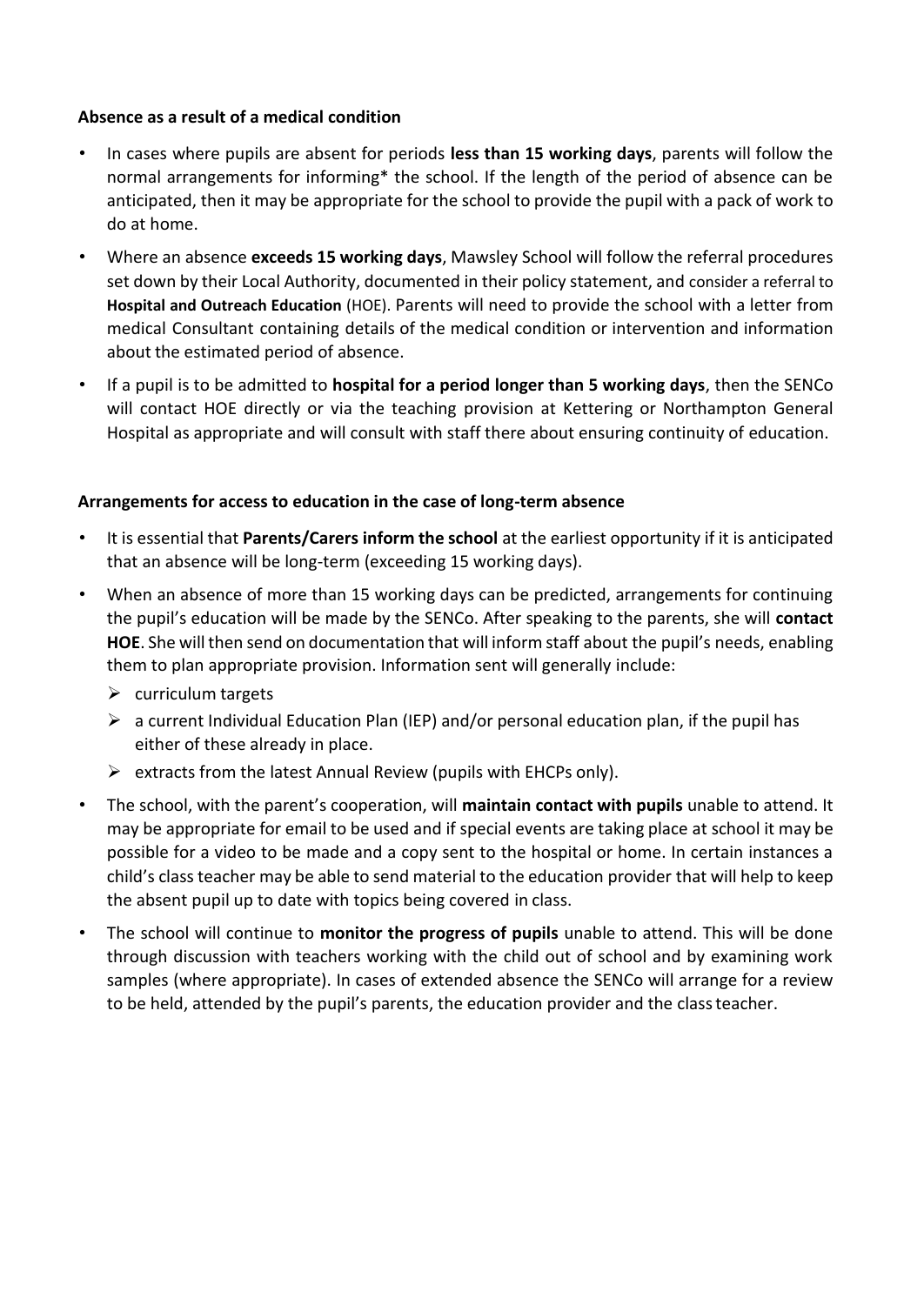#### **Reintegration following absence for medical treatment**

- As with the notification of absence, it is very important that parents give the school as much notice as possible about the **pupil's date of return** to school.
- The school will draw up an individually tailored **reintegration plan** including appropriate risk assessments for the pupil's safety being put into place in advance of the pupil's return to school. This plan will set down any new procedures that need to be followed and will ensure that any additional equipment is in place. Particular attention will be given to matters such as handling and lifting and support staff will be given appropriate training. It is essential that all agencies involved with the pupil contribute to the drawing up of the plan. In some casesit will be necessary to have outside professionals on site when the child first returns.
- For some children, **reintegration will be a gradual process**. A pupil may start with a short visit to school and gradually increase the time spent in class as s/he builds up stamina. Where mobility and independence are reduced, or where additional medical procedures are involved, a preliminary visit will help to establish whether there are any safety issues that need to be resolved before a date is fixed for the pupil's return.
- If it seems as though a pupil will have significant medical needs for the foreseeable future, it may be necessary to consider making a request for an **Education, Health and Care Plan** under the Code of Practice. There will be consultation with the parents on this matter.

# **Catering for pupil's medical needs in school**

- The majority of children who have medical needs are able to **attend school regularly** and do not have to undergo extended periods of treatment.
- Parents of new pupils are required to complete a form which gives the school **information about individual medical needs**. It is the duty of parents to return this form promptly so that any necessary preparations can be made.
- Information supplied by parents is transferred to the **Medical Needs Register** which lists the children class by class. A copy of the class Medical Needs Register is kept inside the class file in the office so that it can be referred to easily. There are also two central copies kept providing information for the whole school these are situated in the Deputy Head's office and the medical room. Support staff are made aware of the locations of these files and may access them as they may be working with children from several different classes. The Medical Needs Register should indicate whether there is a care plan or risk assessment in place for a pupil.
- Staff must familiarise themselves with the medical needs of the pupils they work with. **Training**  will be provided in connection with specific medical needs so that staff know what precautions to take and how to react in an emergency.
- Before taking **children off the school premises**, the member of staff in charge will check that any medication or equipment that needs to accompany pupils is safely packed.
- **Medication, including epipens,** is kept in the office and is taken under supervision, records are kept in relation to when medication has been taken. Medicines are only administered in specific circumstances and parents must reach an agreement with the school before sending in medication (further information regarding medication in schools is included in Appendix A). It is the responsibility of parents to ensure that medicines are not out of date. Inhalers are kept in a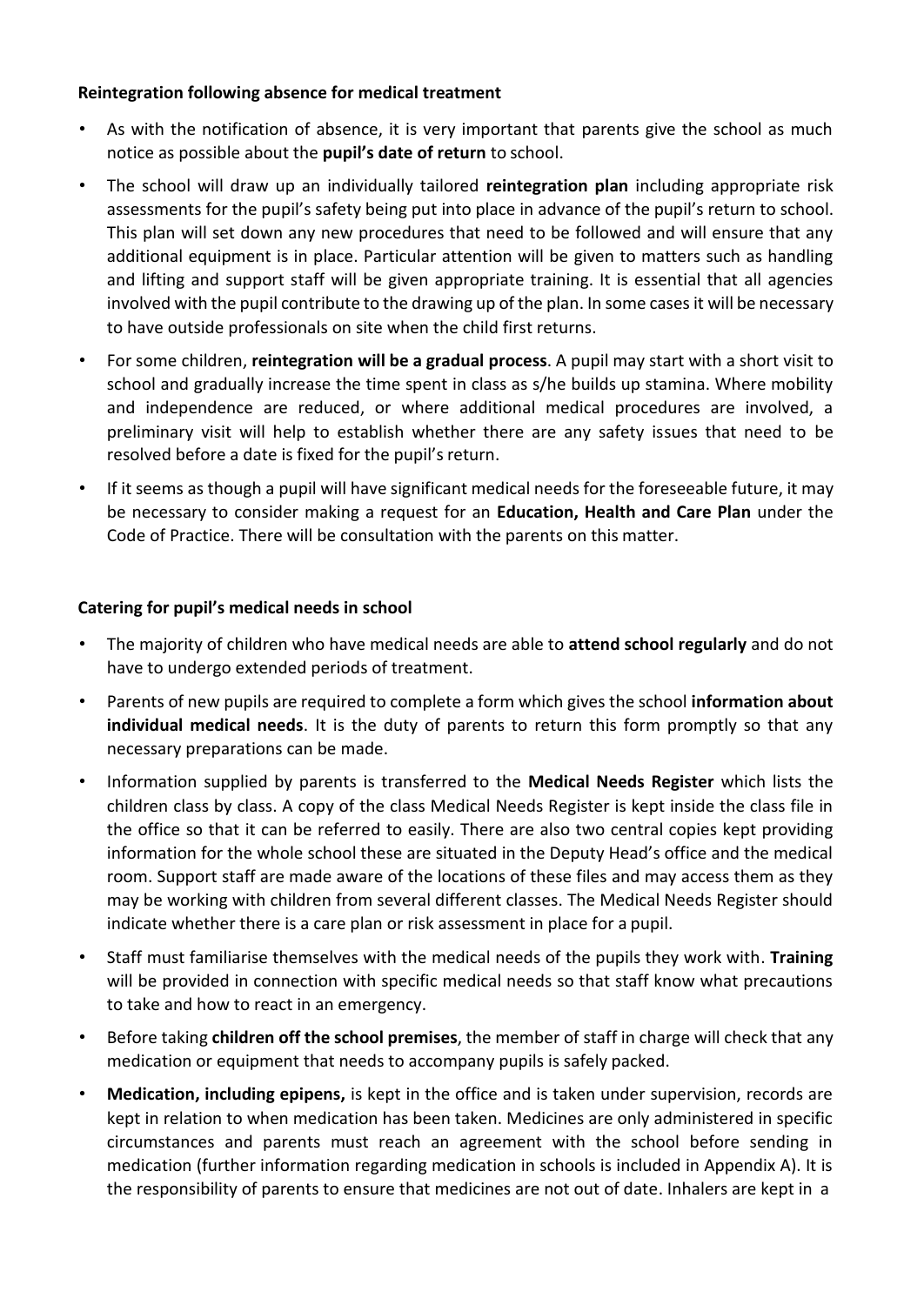red box, in individual wallets, in the relevant classroom so they can be accessed quickly. An individual record book is kept with the inhalers and any child who requires use of their inhaler should have this use documented. Every term Joanne Beattie, School Administrator, carries out an audit of inhalers to check their dates. She then informs parents by letter if a new inhaler is required or if an inhaler is not in school. Parents are responsible for supplying information about medicines that their child needs to take at school, for letting the school know of any changes to the prescription or the support needed and for ensuring it is in date. The parent or doctor would provide details including:

- Name of medication
- Dose
- Method of administration
- Time and frequency of administration
- Other treatment
- Any side effects
- Children with more **complex medical needs** may require a **care plan/risk assessment**. This will be drawn up in consultation with parents and outside professionals. A delegated member of the support staff will supervise the carrying out of the plan.
- Pupils who have to carry out regular **exercise programmes** will be supervised by a member of staff who will have received training from an appropriate professional. Where necessary, pupils will be provided with an exercise bed and a degree of privacy whilst carrying out their exercises.
- Pupils who need **special arrangements for toileting** will be assisted by a trained member of staff and will use one of the school's specially adapted toilets. Protective gloves and aprons are provided for staff and there are procedures in place for the disposal of soiled nappies and used catheters. Pupils are encouraged to develop as much independence as possible in connection with toileting.

# **Health Care Plans**

It is important for the school to have sufficient information about the medical condition of any pupil with complex long term medical needs. The school needs to know about any medical needs before a child starts school, or when a pupil develops a condition. For pupils who attend hospital appointments on a regular basis, special arrangements may also be necessary. A written health care plan should be completed for such pupils, involving the parents and relevant health professional. This should include:

- Details of a pupil's condition
- Special requirements eg dietary requirements, pre-activity precautions
- Medication and any side effects
- What to do, and who to contact in an emergency
- The role the school can play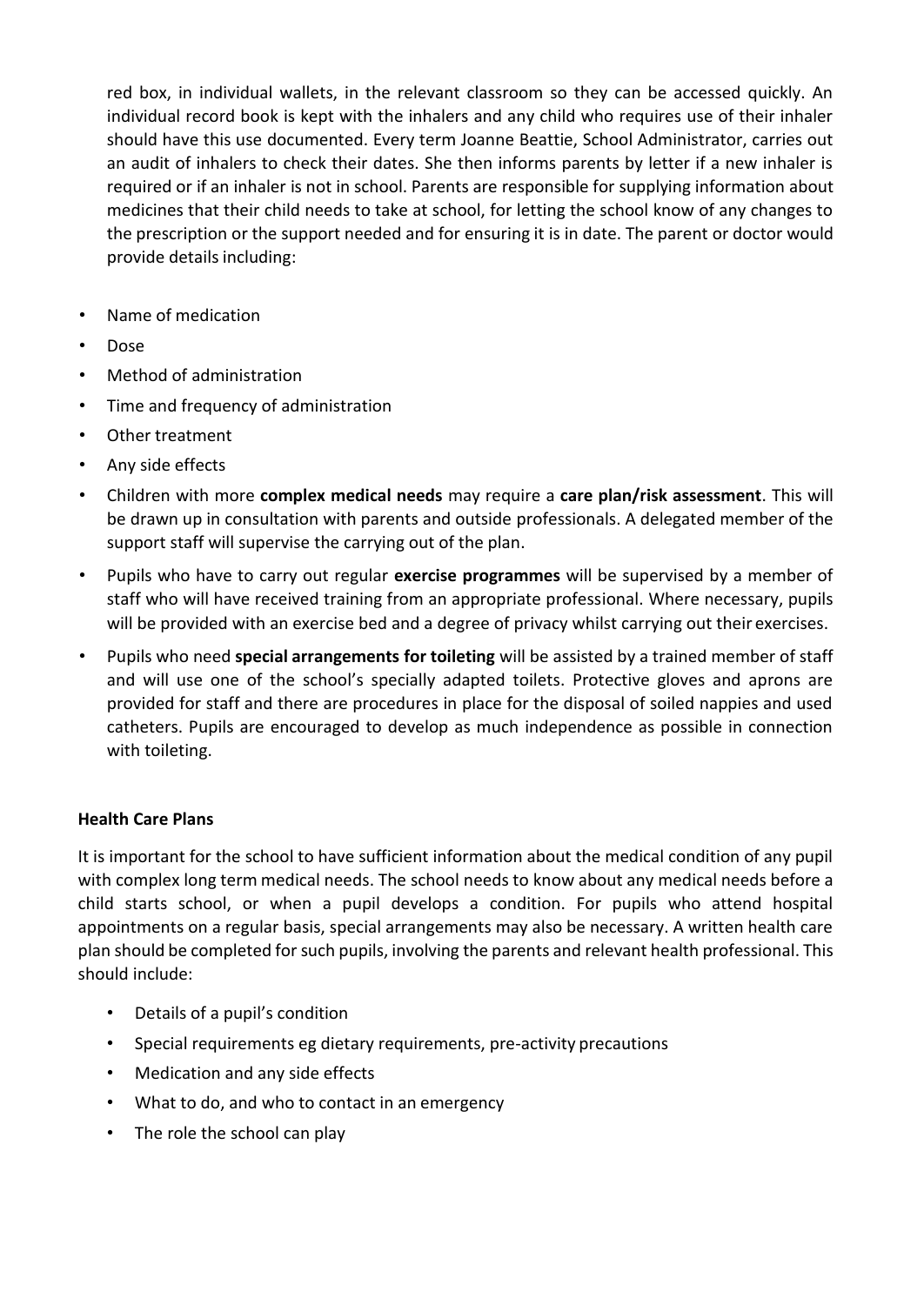The main purpose of an individual health care plan for a pupil with medical needs to identify the level of support that is needed in school. A written agreement with parents clarifies with staff, parents and the pupil the help that the school can provide and receive. Schools should agree with parents how often they should jointly review the health care plan. The school needs to ensure that all relevant professionals have a copy of the care plan.

# **Identification of medical needs**

- Most medical needs will be **identified by the parents** in consultation with a medical professional outside school.
- Any **medical concerns the school has** about a child will be raised with the parents and reported to the school nurse. Most parents will wish to deal with medical matters themselves through their GP. In some instances the school, after consultation with the parent, may write a letter to the GP suggesting a further referral.
- At the beginning of the school year Joanne Beattie, School Administrator, will meet with all teaching staff in each year group to ensure they are aware of the medical needs of any of their pupils. Teaching staff will ensure any relevant information is disseminated to support staff. Joanne will update staff as / when changes occur.
- The SENCo / designated LSA will meet with First Aiders at the beginning of an academic year to review the Medical Needs Register, update care plans and ensure all staff have the relevant information.

Signed:

\* Parents are expected to inform the school on the first day that their child is absent. If an absence lasts for a full week or longer, parents must produce a medical certificate.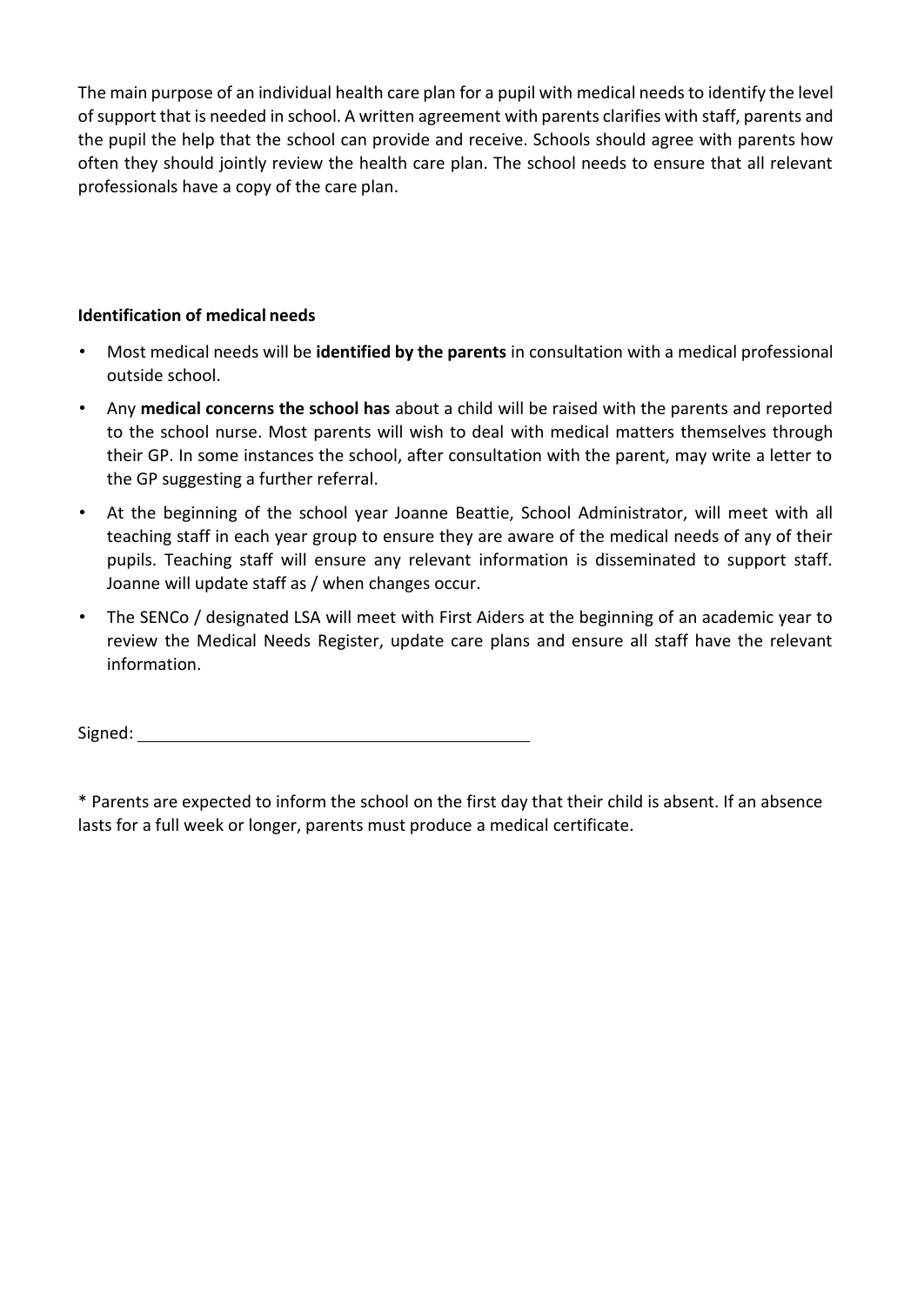# **Appendix A**

# **Managing medicines on school premises**

### **1. Procedures for administering medicines to children:**

- medicines should only be administered at school when it would be detrimental to a child's health or school attendance not to do so
- no child under the age of 16 should be given prescription or non-prescription medicines without their parent's written consent - except in exceptional circumstances where the medicine has been prescribed to the child without the knowledge of the parents. In such cases, every effort should be made to encourage the child or young person to involve their parents while respecting their right to confidentiality. Schools should set out the circumstances in which non-prescription medicines may be administered
- a child under the age of 16 should never be given medicine containing aspirin unless prescribed by a doctor. Medication, eg for pain relief, should never be administered without first checking maximum dosages and when the previous dose was taken. Parents should be informed
- where clinically possible, medicines should be prescribed in dose frequencies which enable them to be taken outside school hours
- schools should only accept prescribed medicines that are in-date, labelled, provided in the original container as dispensed by a pharmacist and include instructions for administration, dosage and storage. The exception to this is insulin which must still be in date, but will generally be available to schools inside an insulin pen or a pump, rather than in its original container
- all medicines should be stored safely. Children should know where their medicines are at all times and be able to access them immediately. Where relevant, they should know who holds the key to the storage facility. Medicines and devices such as asthma inhalers, blood glucose testing meters and adrenaline pens should be always readily available to children and not locked away. This is particularly important to consider when outside of school premises eg on school trips